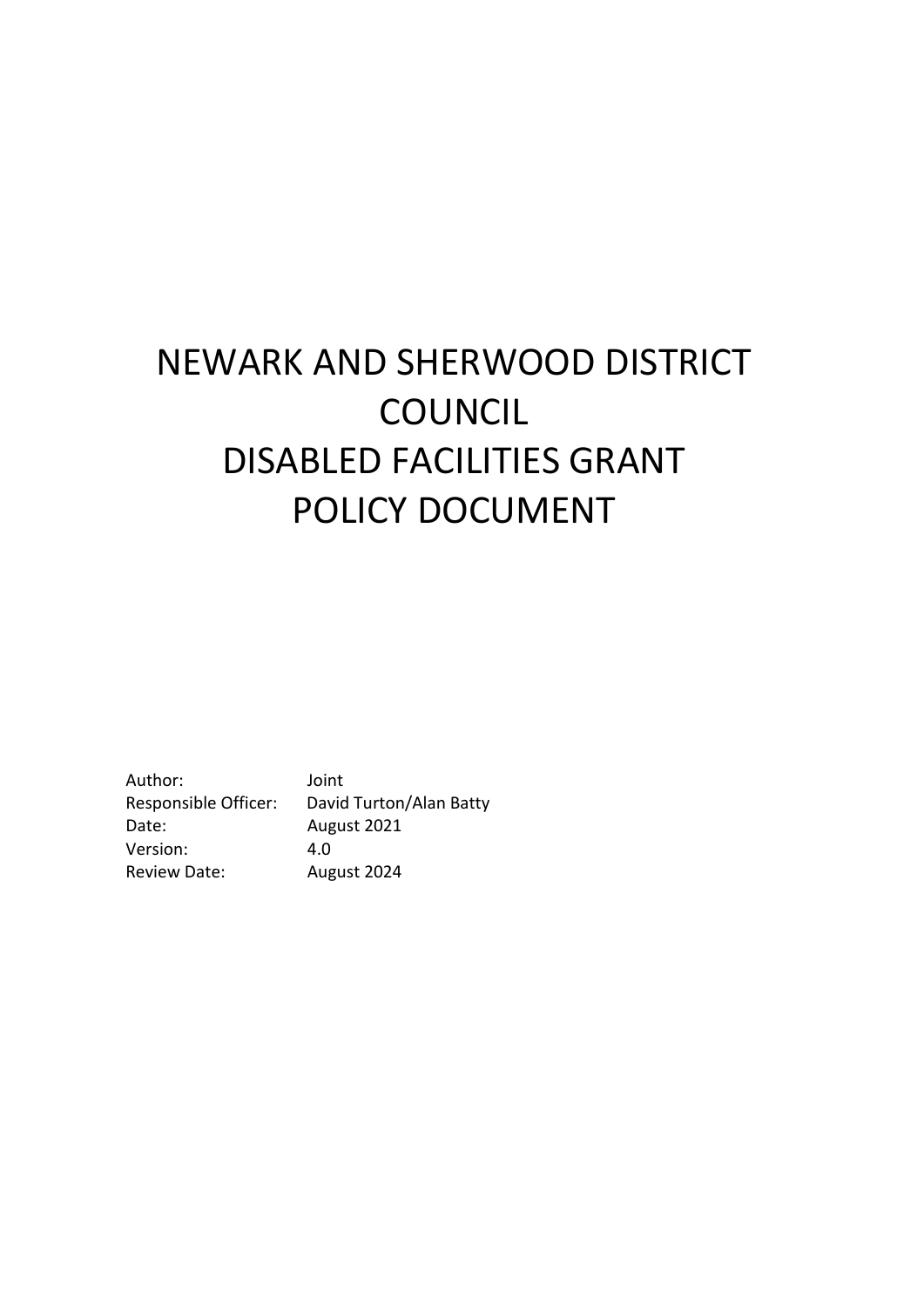## **Contents**

**Contents** 

 **PAGE**

| Part 1 | <b>Mandatory Disabled Facilities Grants</b>         | 5  |  |
|--------|-----------------------------------------------------|----|--|
| 1.0    | <b>Introduction</b>                                 | 5  |  |
| 2.0    | <b>Amount of Mandatory DFG</b>                      | 6  |  |
| 3.0    | <b>Repayment Conditions in Disposal</b>             | 6  |  |
| Part 2 | <b>Discretionary Grants</b>                         | 8  |  |
| 4.0    | <b>Introduction</b>                                 | 8  |  |
| 5.0    | <b>Top-Up Grant to Mandatory schemes</b>            | 8  |  |
| 6.0    | Dual residency of a disabled child                  | 9  |  |
| 7.0    | <b>Relocation Grant</b>                             | 10 |  |
| Part 3 | <b>General Requirements &amp; Grant Conditions</b>  | 11 |  |
| 8.0    | <b>Applications for grant</b>                       | 11 |  |
|        | Definition of disabled person<br>8.1                | 11 |  |
|        | <b>Applicant's criteria</b><br>8.2                  | 12 |  |
| 9.0    | <b>Cost of Work</b>                                 | 12 |  |
| 10.0   | <b>Means tested contributions/Successive Grants</b> | 13 |  |
| 11.0   | <b>Grant Approval</b>                               | 14 |  |

**Policy Introduction 4**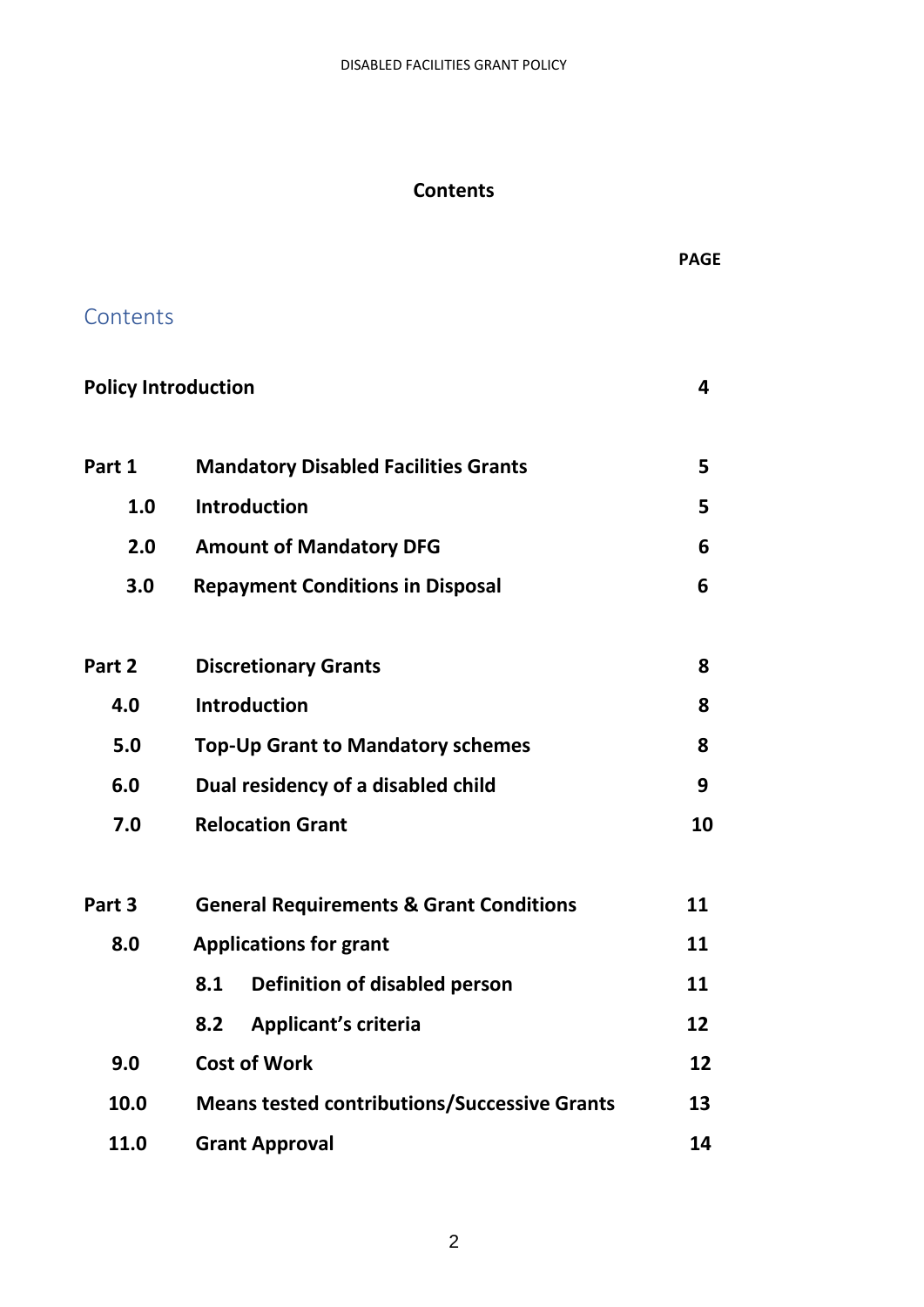| 12.0 | <b>Completion of Work</b>                        | 15 |
|------|--------------------------------------------------|----|
| 13.0 | <b>Entitlement to grant ceases</b>               | 15 |
|      |                                                  |    |
| 14.0 | <b>Changes in circumstances</b>                  | 16 |
| 15.0 | Cases where grant recalculated                   | 16 |
| 16.0 | Repayment in case of compensation                | 17 |
| 17.0 | <b>General Provisions</b>                        | 17 |
| 18.0 | <b>Deferring Grant Payment</b>                   | 17 |
| 19.0 | <b>Installation of Equipment and Maintenance</b> | 18 |
| 20.0 | <b>Contractual Relationships</b>                 | 18 |
| 21.0 | <b>Complaints</b>                                | 19 |
| 22.0 | <b>Policy Amendments</b>                         | 19 |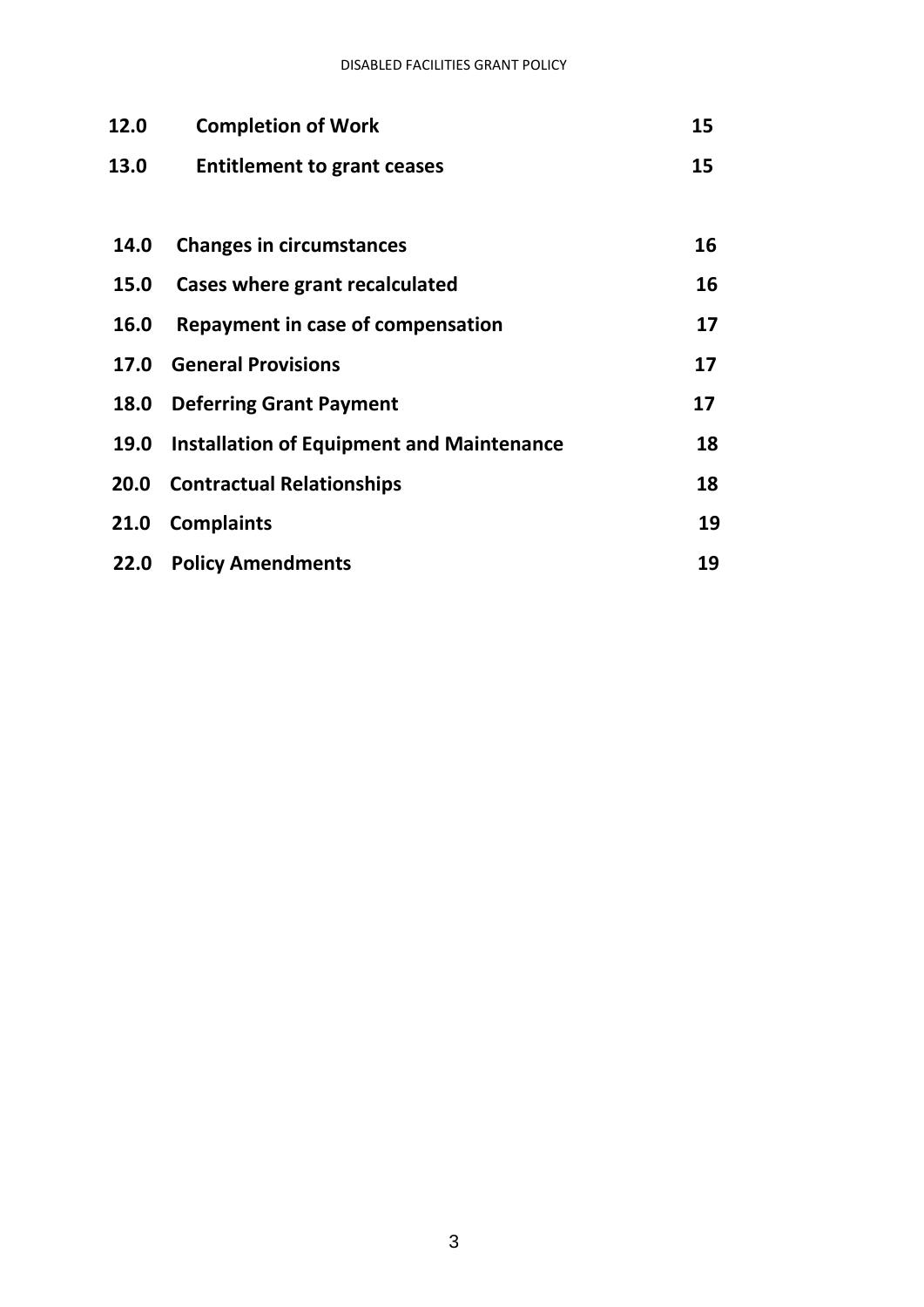#### **POLICY INTRODUCTION**

This document sets out the way in which Newark and Sherwood District Council will provide Disabled Facilities Grants (DFG's) plus associated discretionary assistance for adaptations in the private residential sector and has been produced in collaboration with the District Councils of Nottinghamshire and Nottinghamshire County Council.

This document contains information on eligibility for grant assistance, conditions relating to applications, approval and payment of grant and other relevant conditions and requirements.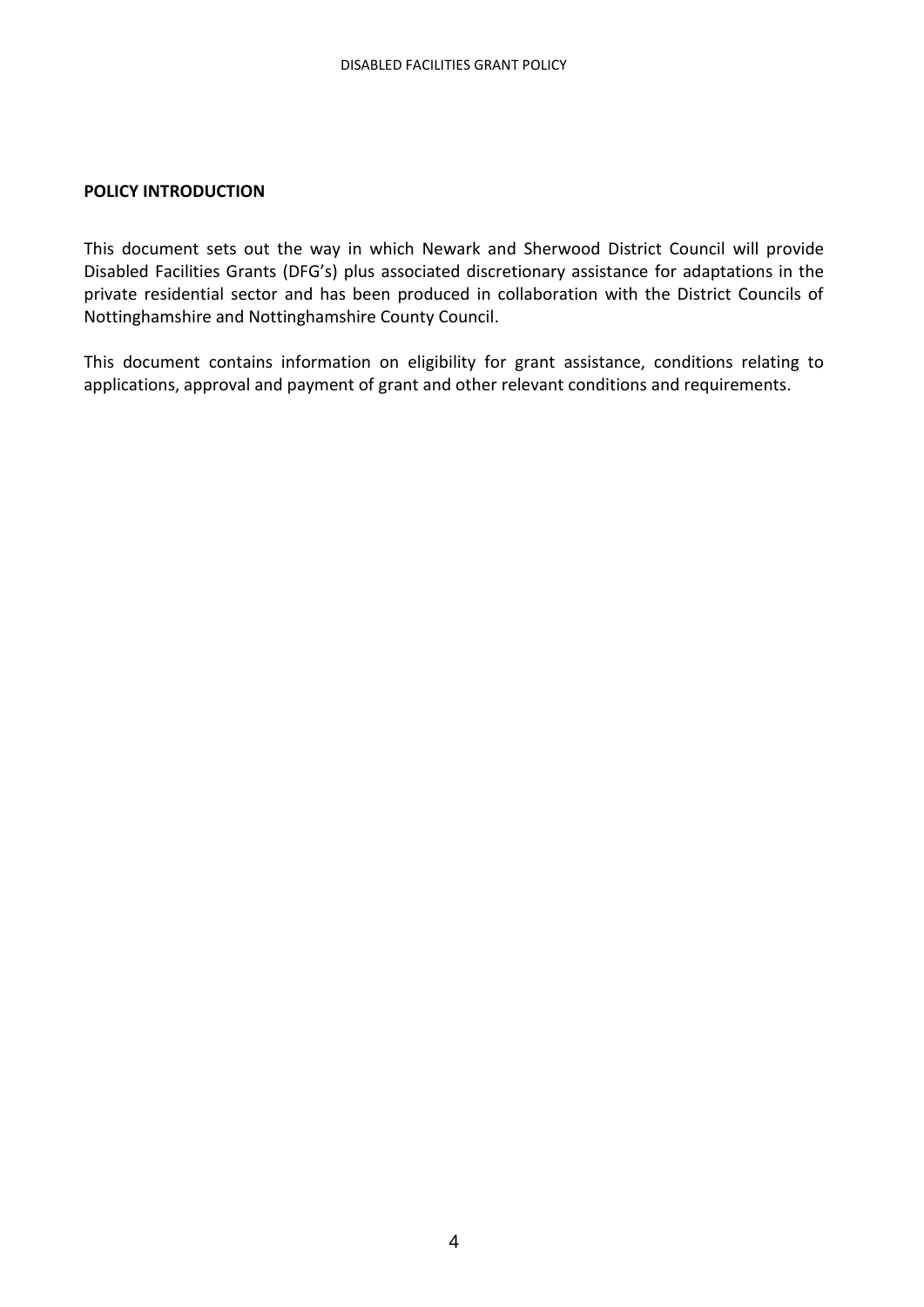## PART 1 MANDATORY DISABLED FACILITIES GRANTS

## **1.0 Introduction**

- 1.1 The Local Housing Authority, is under a statutory duty by virtue of the provisions of the Housing Grants, Construction and Regeneration Act 1996 (the Act) to provide Disabled Facilities Grants (DFGs) for private sector residential adaptations where the appropriate legislative conditions are met.
- 1.2 The purposes for which mandatory DFGs may be given are set out in section 23(1) of the 1996 Act and have subsequently been added to by The Disabled Facilities Grants (Maximum Amounts and Additional Purposes)(England) Order 2008. The following is a summary of the categories for which grant might be provided but more detailed information can be found in the Act and associated guidance – see the following link: [https://www.legislation.gov.uk/ukpga/1996/53/contents.](https://www.legislation.gov.uk/ukpga/1996/53/contents) The Council will have regard to the Act and associated guidance in determining the eligibility of any works for DFG. The categories can be broadly summarised as follows:
	- Facilitating Access grant may be given for works to remove or overcome any obstacles which prevent the disabled person from moving freely into and around the dwelling, access to the garden and enjoying use of the dwelling and facilities or amenities within it. This includes facilitating access to the principal family room.
	- Making a Dwelling or Building Safe grant may be given for certain adaptations to the dwelling or building to make it safe for the disabled person and other persons residing with them. This may include the provision of lighting where safety is an issue or for adaptations designed to minimise the risk of danger where a disabled person has behavioural problems.
	- Access to a room usable for sleeping grant may be given for the provision of a room usable for sleeping where adaptation of an existing room in a dwelling (upstairs or downstairs) or the access to that room is unsuitable. Where the disabled person shares a bedroom with a spouse or partner a grant may be given to provide a room of sufficient size so that normal sleeping arrangements can be maintained.
	- Access to a bathroom grant may be given for the provision of, or access to, a WC, washing, bathing and/or showering facilities and includes facilitating the use of such facilities.
	- Facilitating preparation and cooking of food grant may be given to re-arrange or enlarge a kitchen to improve the manoeuvrability for a wheelchair and to provide specially modified or designed storage units, work top area etc. Where most of the cooking and preparation of meals is done by another household member, it would not normally be appropriate to carry out full adaptations to the kitchen. However, it might be appropriate to carry out certain adaptations that enable the disabled person to perform minor functions in the kitchen, such as preparing light meals or hot drinks.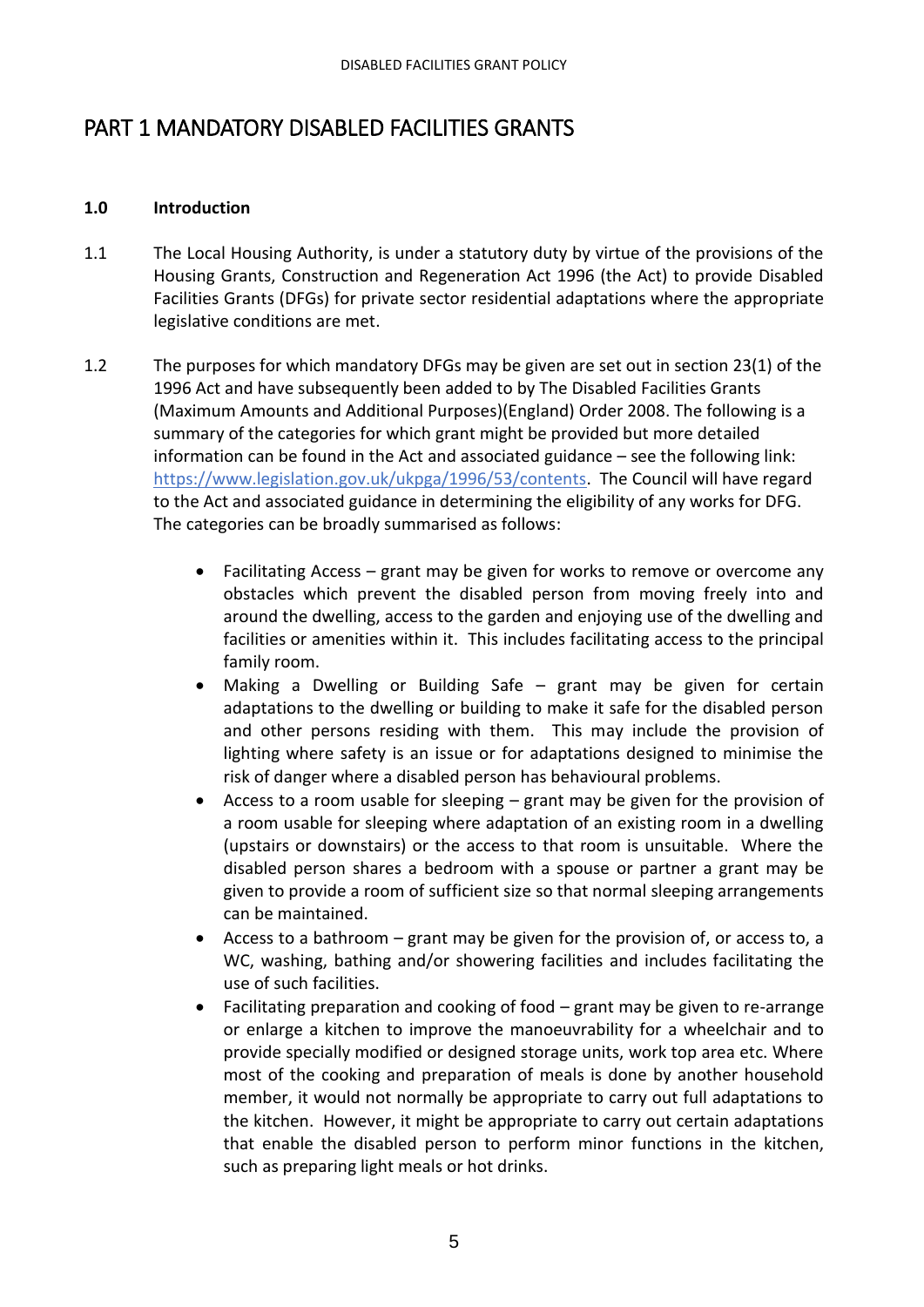- Heating, lighting and power a grant may be given to provide or improve the existing heating system in the dwelling to meet the disabled person's needs. A grant will not be given to adapt or install heating in rooms which are not normally used by the disabled person. The installation of central heating will only be considered where the well-being and mobility of the disabled person would otherwise be adversely affected. Provision is also made under this section for the adaptation of heating, lighting and power to make them suitable for use by the disabled person.
- Dependant Residents grant may be given for works to enable a disabled occupant better access around the dwelling in order to care for another disabled person who normally resides there whether or not they are related to the disabled person. Such works could include adaptations to a part of the dwelling to which the disabled person would not normally need access, but which is used by the person to whom they are providing care and therefore it is reasonable for such works to be carried out.
- Common parts- grant may be given for works to facilitate access to a dwelling through common parts of a building.
- 1.3 Section 24 of the Act places a duty on housing authorities who are not themselves a social care authority, to consult the relevant social care authority on the adaptation needs of disabled people seeking help through DFG's. Housing authorities themselves must decide what action to take on the basis of that advice and therefore the type of adaptations, if any, for which grant is approved. Any decision must be based on whether the proposed adaptations are necessary and appropriate to meet the needs of the disabled applicant and whether it is reasonable and practicable to carry out the relevant works having regard to the age and condition of the property.
- 1.4 The OT service will identify an applicant's needs and make referrals to the relevant Housing Authority recommending work to be carried out and the Council in line with the previous paragraph will consider these. Any referral made by an independent OT will be considered in the same way and the Council will refer all relevant documentation to the Social Care Authority for comment in compliance with its statutory duty to consult.
- 1.5 Although the provision of mandatory DFG's is covered by the Act and the Authority must comply with the legislation, this document sets out the policy that will be applied by the Authority in the provision of DFGs with regard to matters not covered by the legislation.

## **2.0 Amount of Mandatory DFG**

2.1 The maximum amount of mandatory grant that the Authority can pay for any single grant application is set by Order and is currently £30,000. This amount is reduced by any contribution assessed as payable by the grant applicant (see section 10.0 on the Test of Resources).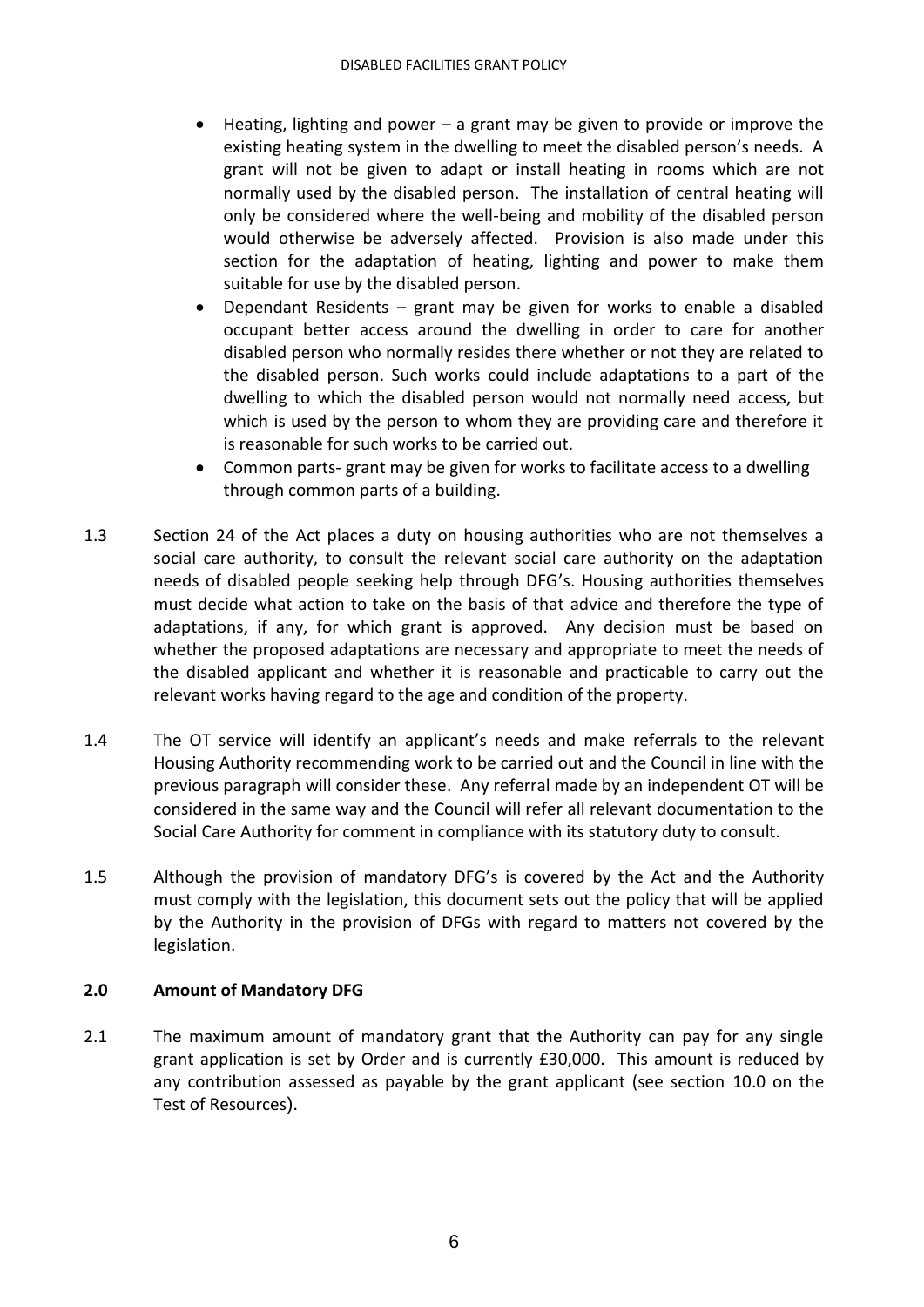## **3.0 Mandatory DFG – Repayment Conditions on Disposal**

- 3.1 Grant repayment conditions run for a specific period following the completion of any mandatory grant that exceeds a grant total of £5,000. These conditions commence from the grants certified date i.e. the date at which the Authority has certified that the works have been carried out to its satisfaction, for a maximum of 10 years. The application of such conditions will apply only if the grant applicant has an owner's interest in the subject property. The maximum amount that the Authority can recover is £10,000.
- 3.2. The Authority has determined that it will require repayment by the applicant if
	- (i) the grant recipient disposes (whether by sale, assignment, transfer or otherwise) of the premises in respect of which the grant was given within 10 years of the certified date; and
	- (ii) the Authority having considered
		- (a) the extent to which the grant recipient would suffer financial hardship were they required to repay all or any of the grant;
		- (b) whether the disposal of the premises is to enable the grant recipient to take up employment or to change the location of their employment;
		- (c) whether the disposal is made for reasons connected with the physical or mental health or well-being of the grant recipient or of a disabled occupant of the premises; and
		- (d) whether the disposal is made to enable the grant recipient to live with, or near, any person who is disabled or infirm and in need of care which the grant recipient is intending to provide or who is intending to provide care of which the grant recipient is in need by reason of disability or infirmity;

is satisfied that it is reasonable in all the circumstances to require the repayment.

- 3.3 If a grant recipient is of the opinion that any of the exemptions detailed above may be appropriate then they will be required to submit written representations to the Authority setting out their case in full.
- 3.4 If no exemption is deemed appropriate the eligible element of the grant that can be reclaimed following a disposal of the property will be recovered in full.
- 3.5 In all cases, before demanding repayment, the Council will consider the reasons for the sale/transfer of the property, and whether and to what extent the payee would suffer financial hardship if the grant had to be repaid; the Council will not demand repayment unless it is satisfied that it is reasonable in all circumstances to so.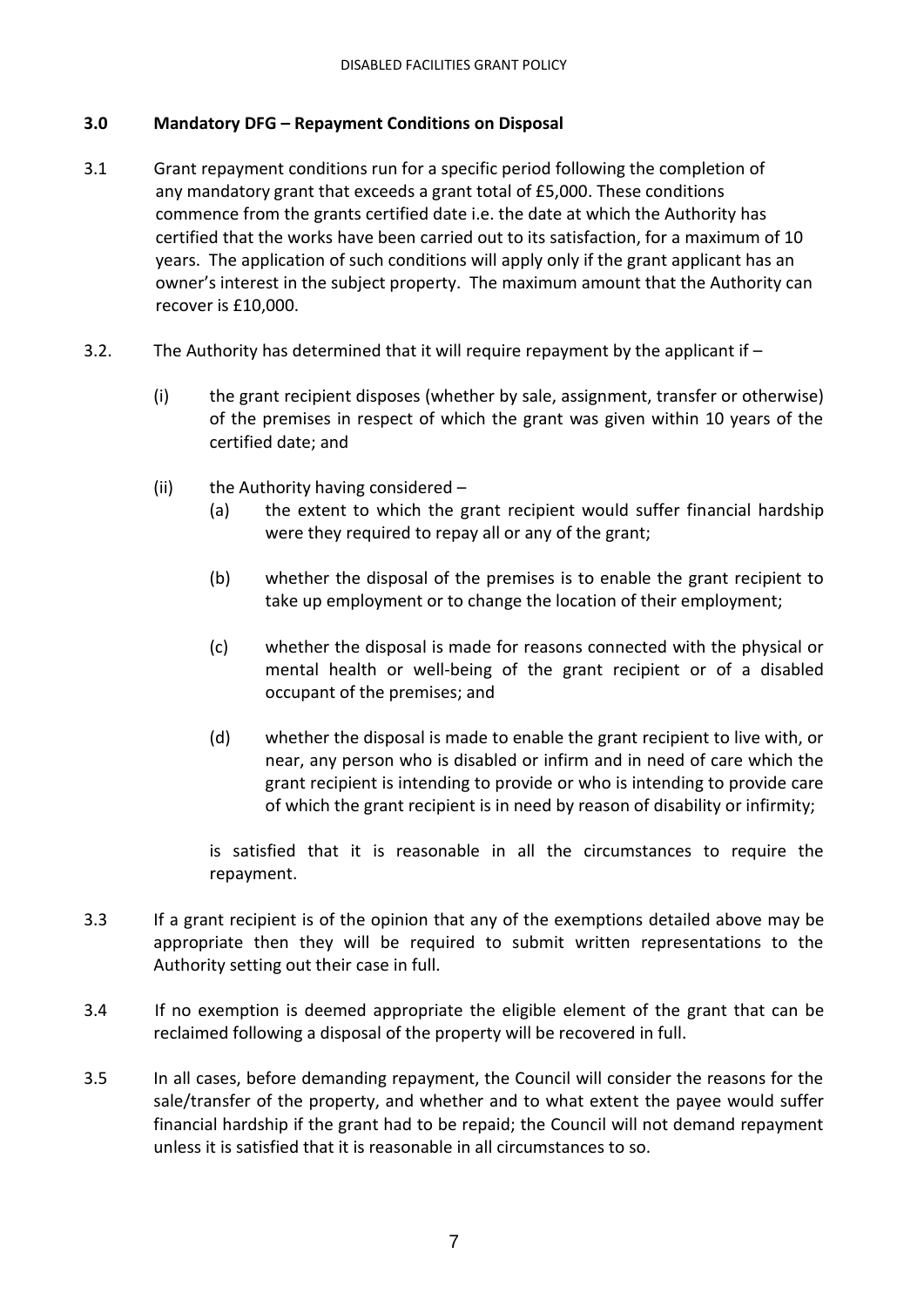3.6 This condition is a local land charge and is binding on any person who is for the time being an owner of the dwelling or building.

### **PART 2 - DISCRETIONARY GRANTS**

#### **4.0 Introduction**

4.1 In addition to providing mandatory DFG's, the Authority has the power to offer discretionary financial assistance by virtue of the Regulatory Reform (Housing Assistance) (England & Wales) Order 2002. Using these powers, the Authority has agreed to offer discretionary grant for private sector residential adaptations in certain specific circumstances. This section relates solely to discretionary grant assistance provided by the Council toward disabled adaptations or approved alternative schemes to meet the identified needs of the disabled applicant.

#### **5.0 Top-Up to Mandatory Schemes + Repayment Conditions on Disposal**

- 5.1 Although the maximum amount of grant available for a mandatory DFG is currently £30,000, the Authority has agreed through this policy to potentially provide up to an additional £20,000 as a discretionary top-up. Grant will be considered where circumstances are such that the cost of eligible work exceeds £30,000 (either as a result of unforeseen works post approval or the extent of the original work inclusive of an appropriate contingency sum, that is recommended to the Council). This type of assistance will only be offered as a top up for schemes that fall within the mandatory grant headings as previously described.
- 5.2 Any discretionary assistance awarded under this part will be given without prejudice and will have no regard to any agreed Nottinghamshire County Council funding or the ability of the applicant to self-fund the identified additional costs. Subject to this assessment any discretionary award will potentially make up the difference between the maximum grant and the cost of eligible works (up to a maximum of an additional £20,000). Any discretionary top-up may however be repayable on any subsequent disposal of the subject property and will be recorded as a land registry charge against the property.
- 5.3 If the subject property is disposed of within 10 years of the certified date the Authority may require repayment of all or a proportion of the grant following consideration of the reasons behind the disposal. The Authority will apply the same criteria as detailed in sections 3.2 to 3.4 (above) in determining if and how much of the grant will be repayable. All grant conditions will cease on expiry of the 10-year period from the certified date.
- 5.4 The award of any discretionary top-up will only be considered having regard to the amount of resources the Authority has at that time. If it does not have sufficient resources available to deal with other referrals that have been passed to the Authority by the Occupational Therapy Service at the time, the Authority reserves the right not to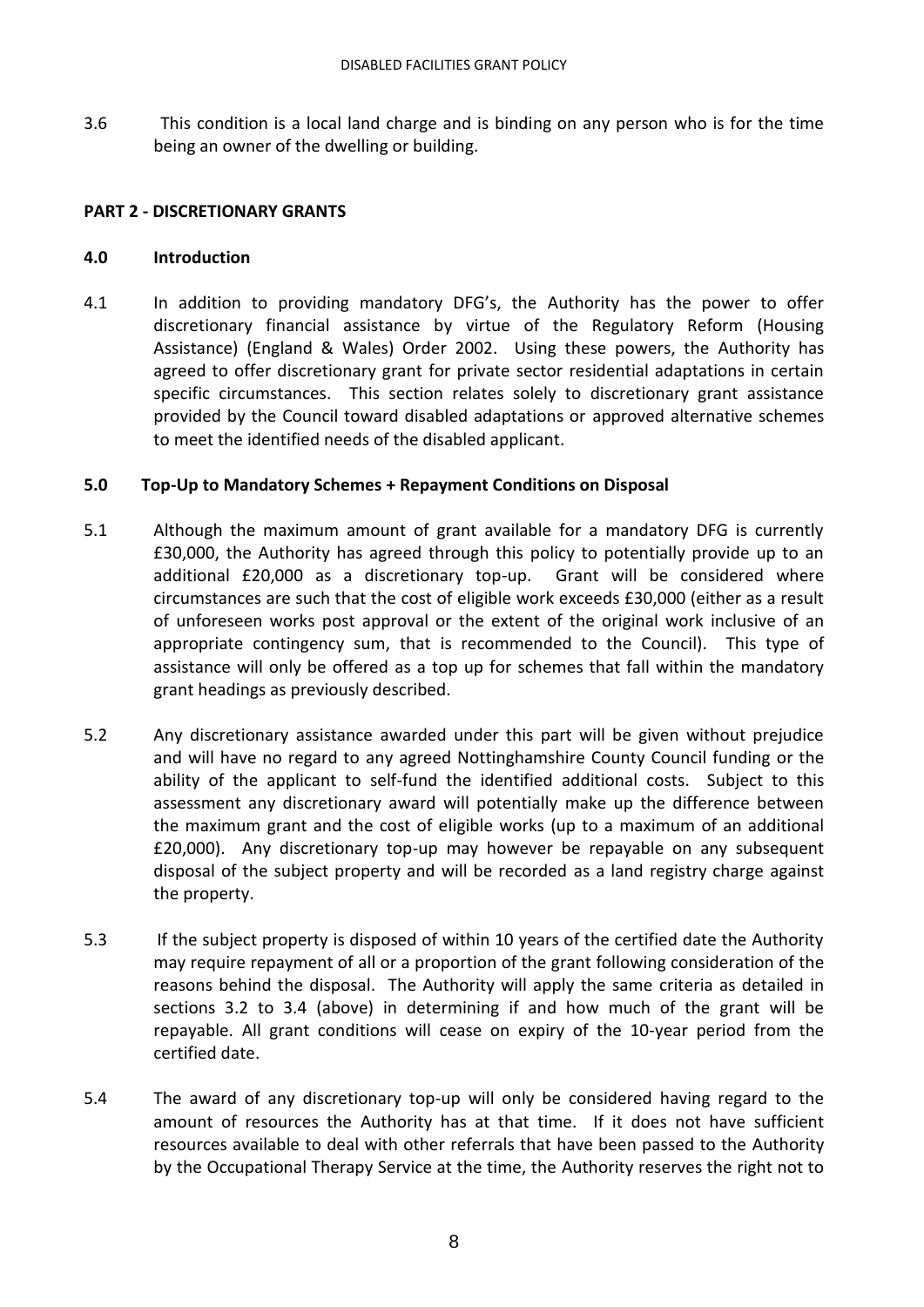approve any discretionary top-up. The Council will however consider the likely demand for discretionary assistance and where practicable build this into its financial planning and bidding process.

#### **6.0 Dual residency of a disabled child**

- 6.1 In cases where families separate, and a court order or mediation agreement provides that residency of the subject disabled child is split between the mother and father (or other designated guardian) the Authority may consider the award of discretionary grant to one property. The proposed adaptations will only be considered for discretionary assistance if they fall within those headings applied to mandatory schemes and are determined to be necessary and appropriate and reasonable and practicable (see section 1.2).
- 6.2 Mandatory DFG can only be provided to the 'sole or main residence' of the disabled applicant and in circumstances covered by this section it is assumed that one party would apply for mandatory grant on the basis that the child occupies the subject property as their sole or main residence. The main residence will be determined by consideration of the applicant's particular circumstances including which party receives child benefit and the details of any court order or mediation agreement.
- 6.3 The Authority will consider the details of any court order or mediation agreement and specifically the allocation of time spent with each parent in determining eligibility for assistance. No specific percentage split is proposed by this policy as each case will be reviewed on its own merits. Factors to be considered include the specific details of any order, likely time to be spent at each property, whether the child will stay overnight at the subject property and for what period etc.
- 6.4 Any assistance provided under this heading will be determined and assessed using the mandatory DFG criteria and will be up to a maximum award of £30,000 and will not be subject to any form of means testing as per mandatory DFG applications for children/young persons. The grant will be recorded as a Land Registry charge against the property.
- 6.5 If the subject property is disposed of within 10 years of the certified date the Authority may require repayment of all or a proportion of the grant following consideration of the reasons behind the disposal. The Authority will apply the same criteria as detailed in sections 3.2 to 3.4 (above) in determining if and how much of the grant will be repayable. All grant conditions will cease on expiry of the 10-year period from the certified date.
- 6.6 Any discretionary award will only be considered having regard to the amount of resources the Authority has at the time. If the Authority does not have sufficient resources left to deal with other mandatory referrals that have been passed to the them by the Occupational Therapy Service at the time, the Council reserves the right not to approve any discretionary assistance. The Council will however consider the likely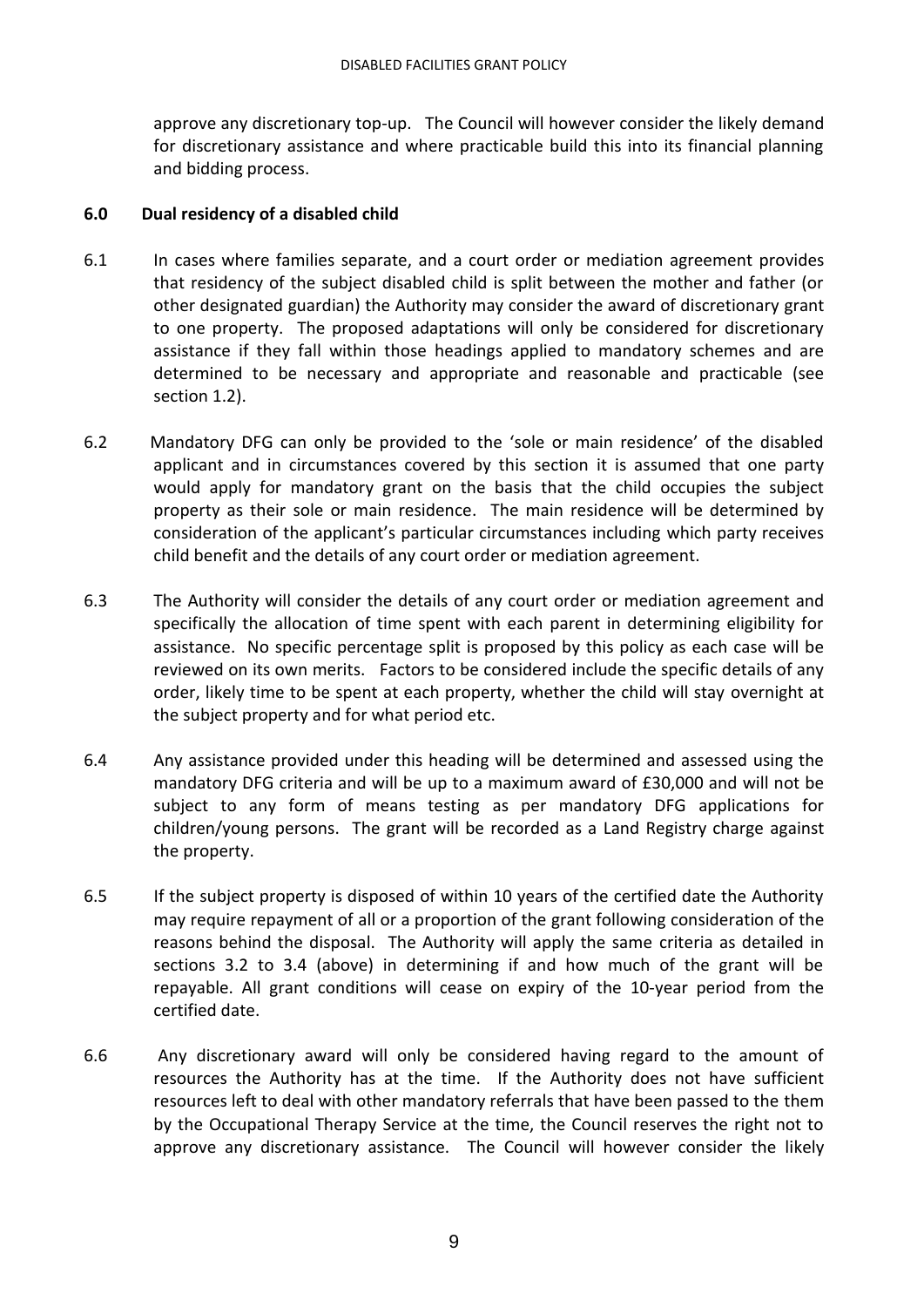demand for discretionary assistance and where practicable build this into its financial planning and bidding process.

#### **7.0 Relocation Grant**

- 7.1 A relocation grant may be available to an applicant who owns or privately rents their property if adaptations to their current home through DFG are determined not to be feasible or reasonable and they are considering relocation to a property they intend to purchase or rent.
- 7.2 Applicants must be 18 or over on the date of application is made and, in the case of a disabled child, the parent(s) would make the application. Any application must be supported by a recommendation from the Nottinghamshire County Council's OT service or relevant Health or Social Services Care partner in the event of hospital discharge.
- 7.3 The Authority and the OT must be satisfied that the proposed property already meets the needs of the disabled person without further adaptation or are satisfied that it can adapted at a reasonable cost.
- 7.4 Applicants must be relocating within the Authority's boundary. Consideration may be given to a move within Nottinghamshire, but this would require the approval of the relevant district/borough council, whether or not adaptations are required and the scale of any adaptations before a relocation grant can be considered.
- 7.5 A grant of up to £5,000 may be made available towards specific relocation expenses, which includes estate agent fees, legal costs, removal costs and up to a 75% contribution toward cooker and/or fridge if built-in appliances are being left behind and none are, or have been fitted in the new property.
- 7.7 Applications must be submitted prior to the relocation as grants cannot be paid retrospectively. Assistance will not be given toward the purchase price of the new property.
- 7.8 The Authority will require quotations from independent contractors in compliance with the Authority's adopted procurement rules, that realistically reflect the cost of the works/service provided. In some circumstances, one estimate may be accepted if the Authority is satisfied that the cost is reasonable.
- 7.9 All applicants will be required to complete the move within 12 months from the date of approval of their application. Any payments made will be made either directly to the service/work provider or to the grant applicant. Valid invoices or receipt must be provided prior to payment.
- 7.10 If on sale of the applicant's existing property, a net equity of more than £20,000 is released, the Relocation Grant will only fund the physical removal costs. (Net equity refers to any equity released when the purchase price of the new property is less that the existing property's selling price).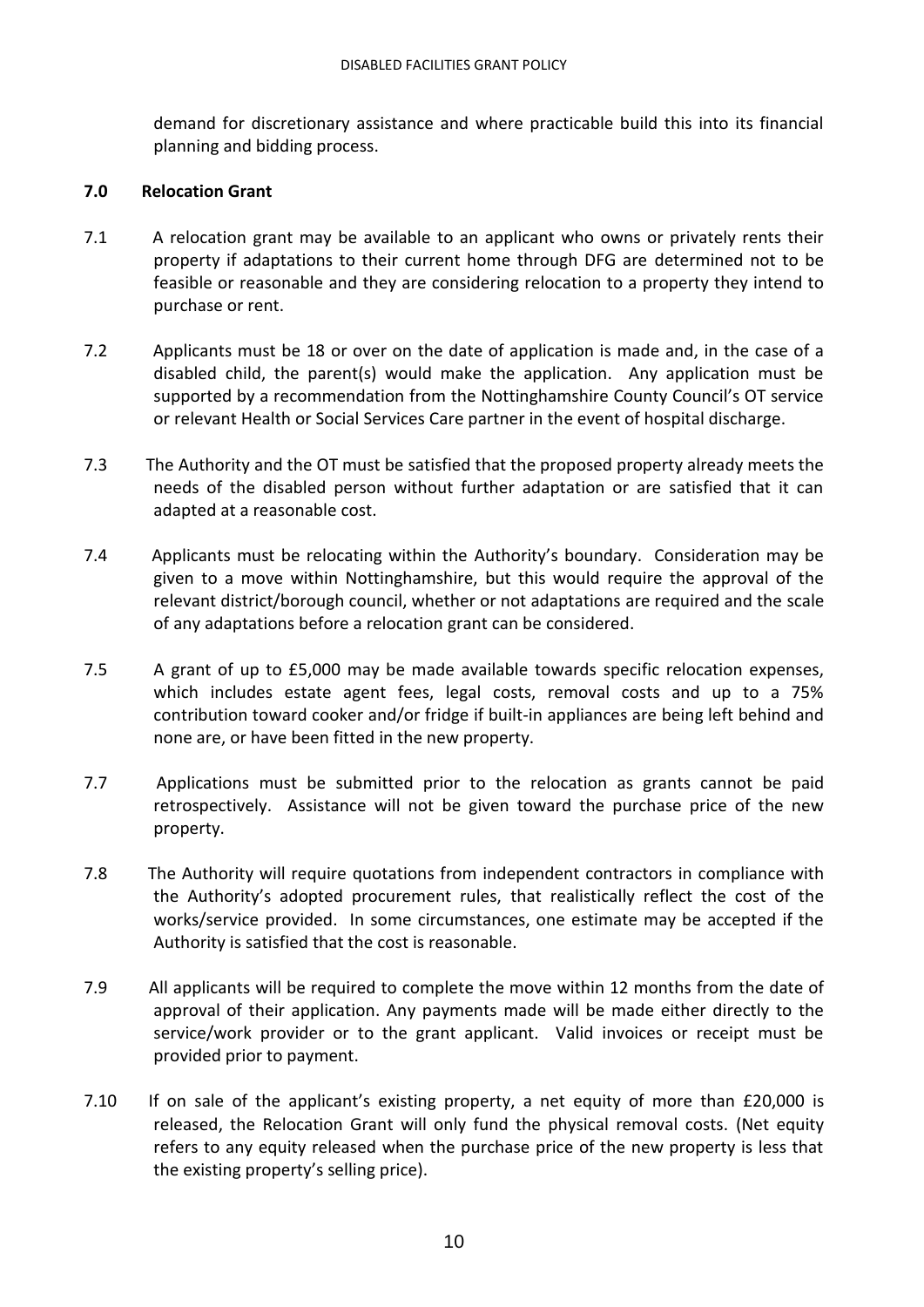- 7.11 If the move is aborted through the fault of the applicant then costs will not be paid, and any costs already paid will be reclaimed from the applicant. If the reason for the move failing is through no fault of the applicant, then the Authority will not recover the costs.
- 7.12 The new property must be the disabled person's main residence and no applicant will be awarded a Relocation Grant on more than one occasion.
- 7.13 The Relocation Grant scheme will be subject to the same Test of Resources as the mandatory Disabled Facilities Grant scheme unless the relocation is for a disabled child in which case no test will be applied.
- 7.14 Any Relocation Grant will be recorded as a Land Registry charge and will mirror those repayment conditions attached to mandatory DFG's that breach a £5,000 threshold (see section 3.2 to 3.4).

## **PART 3 - GENERAL REQUIREMENTS & GRANT CONDITIONS**

The following general requirements and conditions will apply to both mandatory DFGs and discretionary DFGs.

#### **8.0 APPLICATIONS FOR GRANT**

#### **8.1 Definition of disabled person**

- 8.1.1 For the purposes of the legislation relating to DFGs, a person is defined as being disabled if:
	- their sight, hearing, or speech is substantially impaired,
	- they have a mental disorder or impairment of any kind, or
	- they are physically substantially disabled by illness, injury, impairment present since birth or otherwise.
- 8.1.2 A person aged 18 or over is taken to be disabled if:
	- they are registered as a result of any arrangements made under the care act or any subsequent act, or
	- they are a person for whose welfare arrangements have been made under that section or might be made under it.
- 8.1.3 A person aged under 18 is taken to be disabled if:
	- they are registered in a register of disabled children maintained under the Children Act 1989 or any subsequent act, or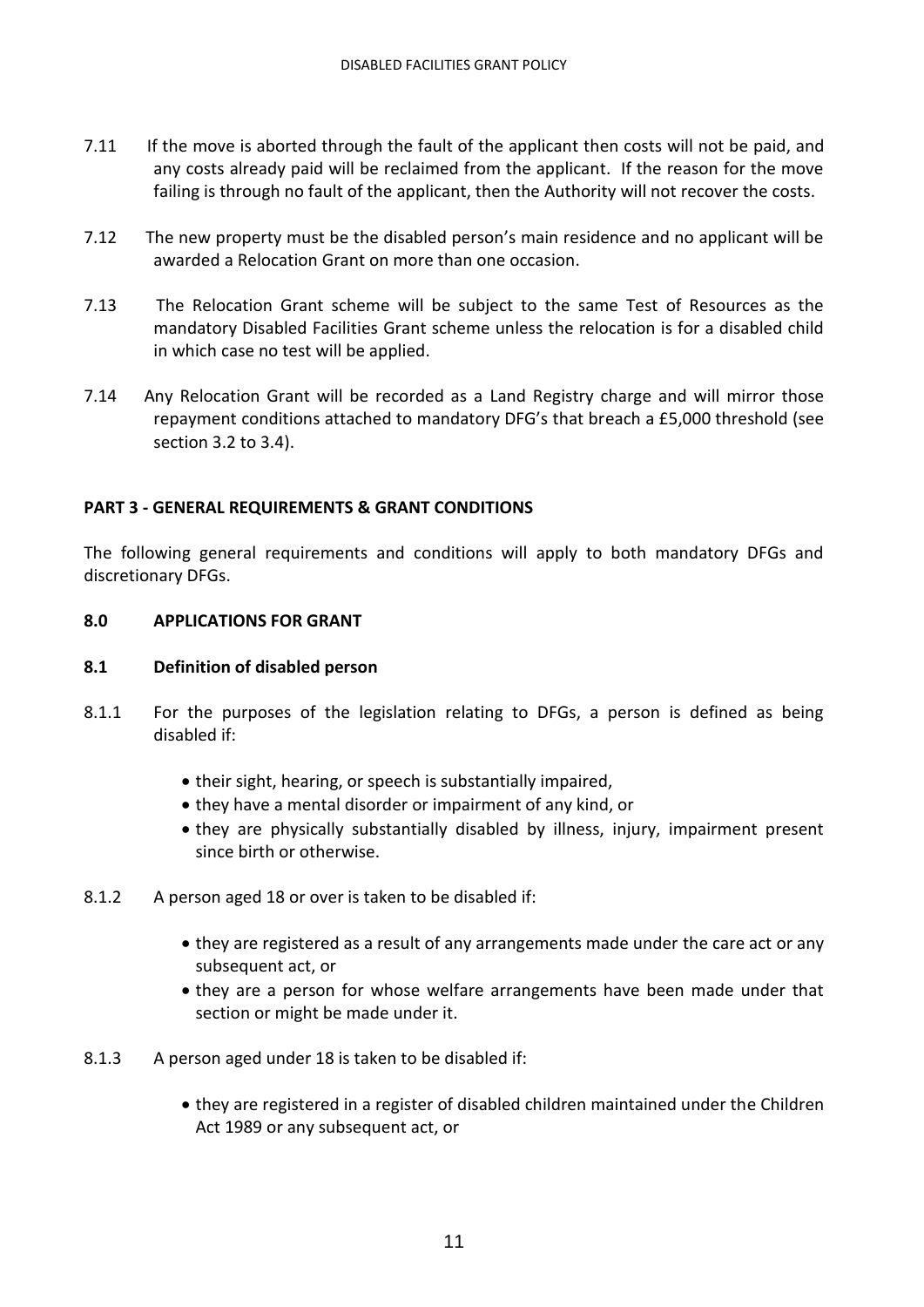• in the opinion of the social services authority (Nottinghamshire County Council) they are a disabled child as defined for the purposes of Part III of the Children Act 1989.

## **8.2 Applicant's criteria**

- 8.2.1 The Authority cannot consider an application for a mandatory or discretionary DFG unless it is satisfied that;
	- the applicant has or proposes to acquire, an owner's interest in every parcel of land on which the relevant works are to be carried out, or
	- the applicant is a tenant of the dwelling where the relevant works are to be carried out.

## *Certificate required in case of owner's application*

8.2.2 An owner's application for a DFG must be accompanied by an owner's certificate which will certify that the applicant has or proposes to acquire an owner's interest and that they intend that the disabled occupant will live in the dwelling as their only or main residence throughout a period of five years following completion of the works.

## *Certificates required in case of tenant's applications*

- 8.2.3 A tenant's application for a DFG must be accompanied by a tenant's certificate which will certify that the application is a tenant's application and that the applicant intends that the disabled occupant (whether that is the applicant or someone in the applicant's household) will live in the dwelling as their only or main residence throughout a period of five years following completion of the works.
- 8.2.4 A tenant's application should be accompanied by an owner's certificate from the person who at the time of the application is the landlord under the tenancy. The Authority can waive this where it is not reasonable in the circumstances to request a certificate.
- 8.2.5 Private tenants must obtain their landlords written permission for the subject works before a DFG can be approved. Where a landlord withholds this permission for the works to be undertaken a grant cannot be approved. Any DFG approved would not normally include any element of reinstatement.

## *Occupiers and Consent Certificates (houseboats and park homes)*

8.2.6 Occupiers of houseboats and park homes must provide an 'occupiers certificate' certifying the intention of the disabled occupier to occupy the qualifying houseboat or park home as his only or main residence throughout the grant condition period (5 years from the certified date). Any such certificate must also be accompanied by a 'consent certificate' from each person who owns the mooring or land on which the houseboat or park home is stationed or who owns the houseboat or park home.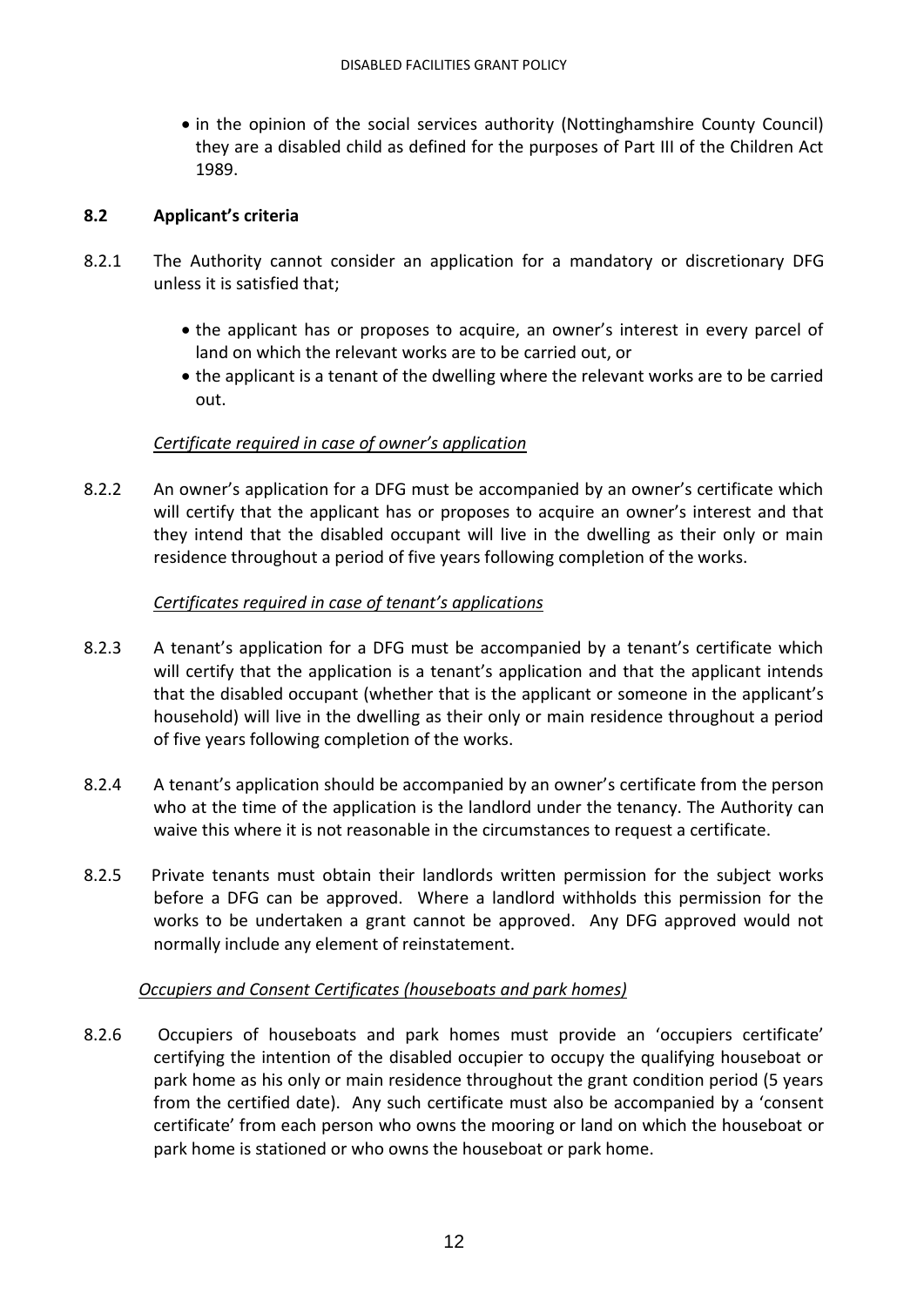### **9.0 COST OF WORK**

- 9.1 The Authority uses public money to fund the provision of both mandatory and discretionary DFGs and as such it must take into account value for money.
- 9.2 When officers schedule the work to be carried out, they will ensure it meets the needs of the applicant but at the same time they will only prepare a basic specification. If grant applicants wish to have a higher or more complex specification that costs more, they will have to pay the difference themselves.
- 9.3 The applicant will be required to obtain quotations in compliance with Authority's adopted procurement rules for the cost of work (although the Authority will do this for applicants if they request us to do so- see section 20.1 below). The provision of stair lifts that fall within the scope of the Nottinghamshire Procurement Framework will however be exempt from this requirement. The grant will be approved on the basis of the cheapest quote unless there are extenuating circumstances. Where the applicant wants to use a contractor that will cost more than the quote that is deemed acceptable by the Authority, the applicant will have to pay the difference direct to the contractor. The Authority will notify the contractor that the client will have to make a contribution and advise them of the value of the contribution.
- 9.4 If a grant applicant has a preferred scheme of works that meets their assessed need to the same degree as the scheme proposed by Authority i.e. the provision of a ground floor extension in lieu of a vertical through floor lift installation, the Authority will part fund the preferred scheme to the same degree as the grant eligible works. Any extra over costs associated with the clients preferred scheme, including unforeseen works, architects' fees etc., must be met by the grant applicant. Evidence that sufficient funds are in place must be made available prior to works starting. The Occupational Therapy Service will be consulted to ensure that the applicants preferred scheme meets their assessed need in full.

#### **10.0 MEANS TESTED CONTRIBUTIONS/SUCCESSIVE APPLICATIONS**

10.1 Applicants for DFG's will be required to complete a test of resources form (means test) to determine whether any contribution is to be paid towards the cost of works. The Authority will undertake such means tests in line with the prevailing statutory provisions in force at the point of application. At present parents of disabled children and young persons are not subject to a test of resources. In the majority of cases a Preliminary Test of Resources will be undertaken prior to the provision of an OT referral to provide the prospective applicant with an early indication of their likely contribution. Such preliminary tests will not be applied in urgent cases or where the OT is aware that the client is in receipt of a passport benefit. The recipient of a passport benefit (a number of means tested mainstream benefits) will automatically be assessed as having a NIL contribution toward any grant award and will receive full grant.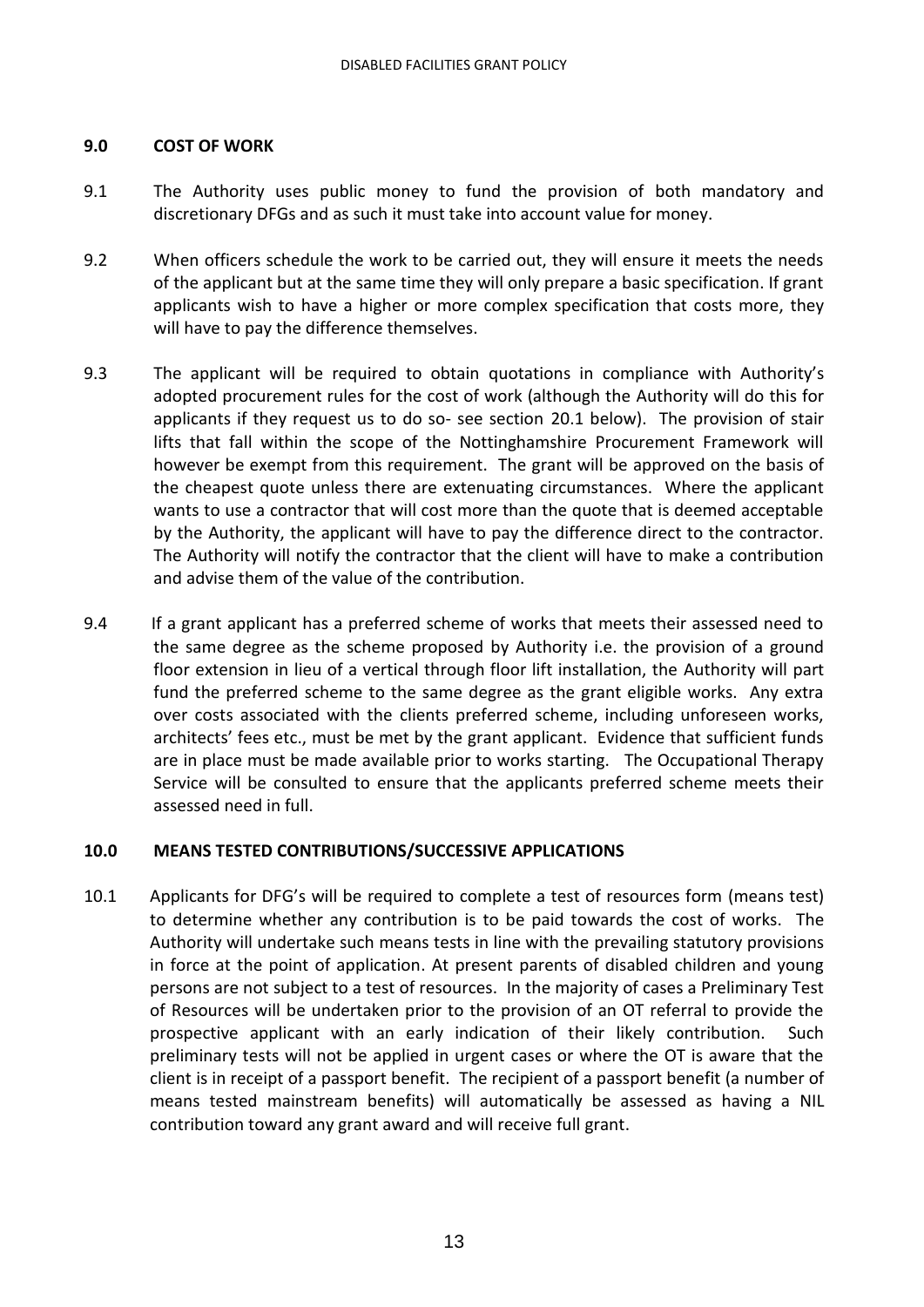- 10.2 If an applicant has an assessed contribution toward any application any payment of this contribution is generally made to the scheme contractor on completion of the works. In certain circumstances the client may however be asked to pay this contribution in advance, to be held by the Local Authority until satisfactory completion of the works i.e. schemes within the Nottinghamshire Procurement Framework agreement for stair lift installations. If the level of contribution is high the Authority may require evidence that the applicants have the resources in place to fund their contribution and that they may wish to seek independent financial advice on how they might raise the necessary funds.
- 10.3 In circumstances where an applicant has a degenerative condition and where it is likely additional adaptations may be required over time it should be noted that there is no restriction on further grant applications at a later date. Any contribution paid by an applicant toward an initial application will be deducted from any future assessed contribution if the second application is made within a prescribed period (10 years for owner occupiers and 5 years for tenants).
- 10.4 This provision means that it may be in the interest of applicants to proceed with a grant application even if their assessed contribution is higher than the likely cost of works, leading to the award of a 'nil grant' approval. In such circumstances the applicant must proceed to complete the subject works to a satisfactory standard. If a second application is submitted within the prescribed period, the cost of the previously completed works will be deducted from any assessed contribution the applicant might have.

#### **11.0 GRANT APPROVAL**

- 11.1 The Authority is required to approve or refuse the grant within 6 months of a valid grant application being made. A valid application is deemed to be made when the following documentation is submitted:
	- A completed application form
	- The appropriate certification (see 7.2 above) together with proof of ownership or tenancy
	- The appropriate evidence of financial resources in order that the Council can undertake the Test of Resources
	- The appropriate number of quotes

 The Authority is required to consult with and obtain confirmation from the OT Service that the works which are the subject of the application are necessary and appropriate to meet the needs of the disabled occupant.

- 11.2 Officers from the Authority will work with prospective grant applicants to ensure the appropriate documentation is in place to make a valid application.
- 11.3 The Authority will not usually approve an application for grant where the relevant work has already begun. It can approve however if it is satisfied that there were good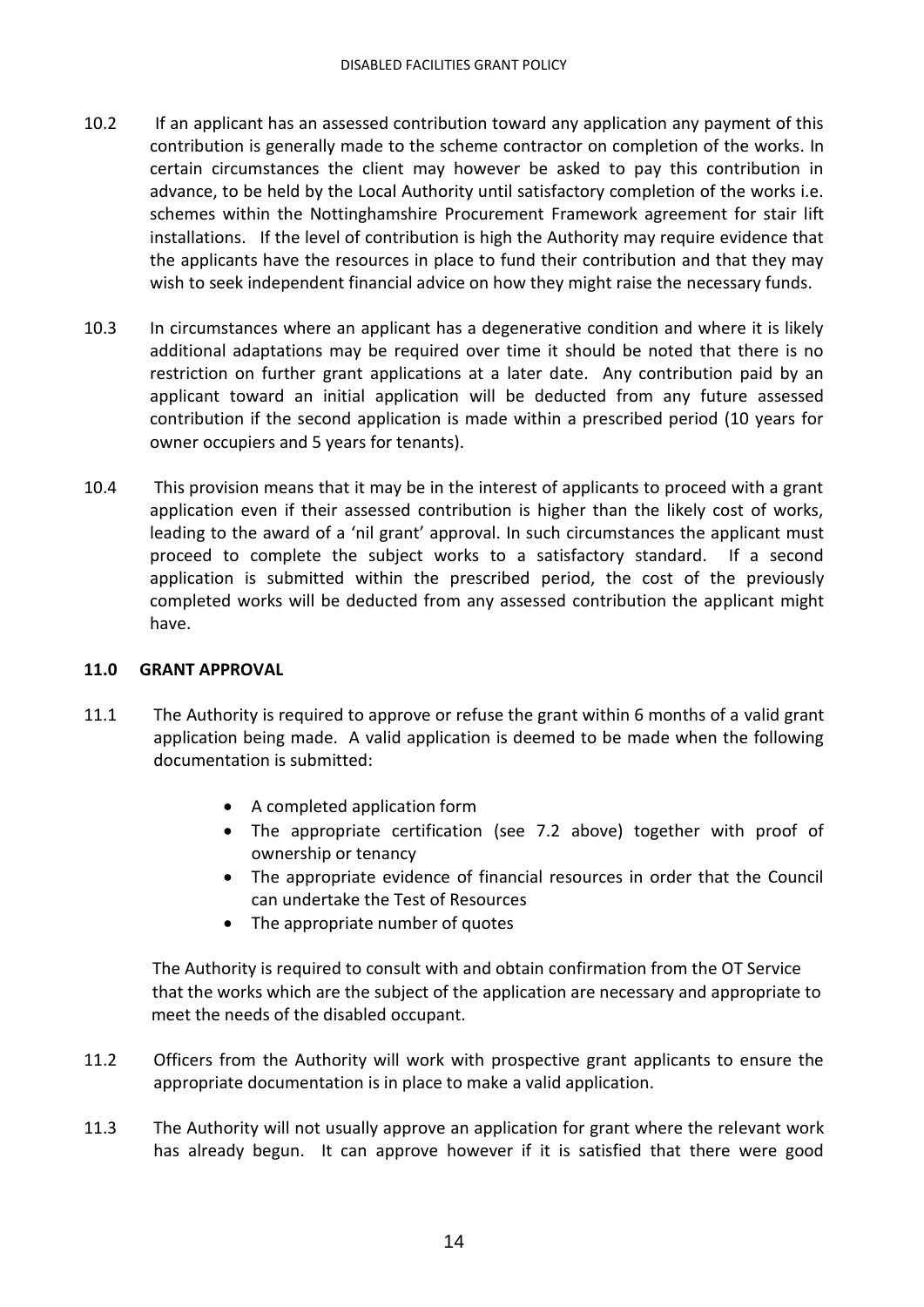reasons for beginning the works before the application was approved. Any grant offer may be reduced to reflect the works undertaken prior to approval.

11.4 The Authority will not approve an application for a DFG if the relevant works have been completed.

## **12.0 COMPLETION OF WORK**

- 12.1 The legislation requires the Authority to pay the grant on condition that the work has been carried out to its satisfaction. It also states that it is able to pay the contractor direct where it has advised the grant applicant prior to the grant being approved that this would be the method of payment.
- 12.2 The Authority has resolved through this policy that other than in exceptional circumstances it will always pay the contractor direct and the grant applicant will be notified of this prior to the grant being approved.
- 12.3 The Authority will inspect the works once completed and if in their opinion the work has been done satisfactorily will pay the contractor direct to the value of the grant. Any other payments that the grant applicant is responsible for must be made by the applicant.
- 12.4 If there is a dispute between the grant applicant and the contractor and the Authority is satisfied that the work has been completed to a satisfactory standard, payment of any outstanding grant money will be made to the applicant and it will be the responsibility of the applicant to pay the contractor. If the Authority is not satisfied with the standard of work it will retain the grant money until such time as any works issues have been resolved at which point it will pay the contractor or if the applicant is still not satisfied, it will pay the applicant.

## **13.0 Entitlement to a grant ceases**

- 13.1 Where a grant applicant ceases to be entitled to a grant before completion of the works the legislation states that the Authority cannot pay any grant or any further instalments (as the case may be) after that date. If the grant applicant makes an owner's application, he ceases to be entitled to a grant when he ceases to have a qualifying owner's interest or ceases to have the intention specified in the owner's certificate which accompanied the grant application. If the grant applicant makes a tenant's application, he ceases to be entitled to a grant when he ceases to be a qualifying tenant of the dwelling or if the landlord ceases to have the intention specified in the owner's certificate submitted with the application.
- 13.2 The Authority has the right under the legislation to demand any instalment that has already been paid to be repaid forthwith together with interest from the date on which it was paid until repayment. The Authority will consider each case on its own merits in deciding whether to recover any such payments.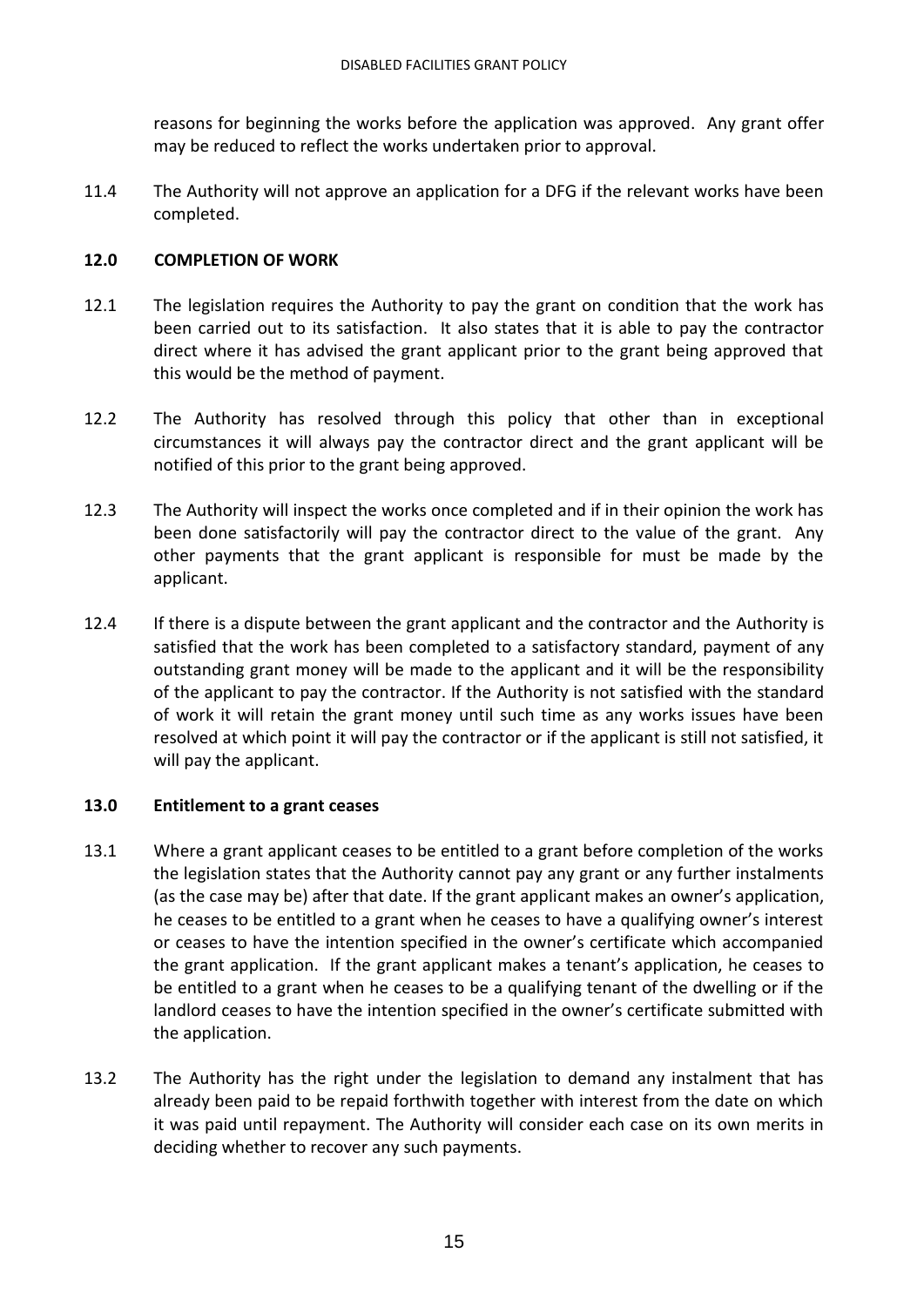## **14.0 Changes in circumstances**

- 14.1 In some cases there is a change in circumstances after the grant has been approved that affects the payment of grant. These circumstances (which are prescribed in the legislation) are;
	- where the works cease to be necessary or appropriate to meet the needs of the disabled occupant;
	- the disabled occupant ceases to occupy the dwelling; or
	- the disabled occupant dies.
- 14.2 In such circumstances, the legislation states that the Authority can take such action as appears to be appropriate and may decide:
	- that no grant shall be paid or as the case may be, no further instalments shall be paid;
	- that the works or some of them should be completed and the grant or an appropriate proportion of it paid; or
	- that the application should be redetermined in the light of the new circumstances.
- 14.3 The Authority has the right under the legislation to demand any instalment that has already been paid to be repaid to the Authority forthwith together with interest from the date on which it was paid until repayment. Each case will be considered on its own merits in deciding whether to recover any such payments.

## **15.0 Cases in which grant may be recalculated, withheld or repaid**

- 15.1 The Authority is entitled to refuse to pay grant or any further instalment of grant which remains to be repaid or make a reduction in the amount of grant in the following circumstances:
	- The Authority ascertains that the amount of grant was approved on the basis of inaccurate or incomplete information and exceeds that which the grant applicant was entitled,
	- The Authority ascertain that without their knowledge the eligible works were started before the application was approved,
	- The works are not completed within 12 months,
	- The cost of works is less than the estimated expense upon which the grant was calculated,
	- The work has been carried out by a contractor who was not one of the contractors who originally quoted for the work.
- 15.2 Where any of the above situations arise, the Authority can demand repayment by the applicant in whole or part, of the grant or any instalment of the grant paid together with interest from the date of payment until repayment. Each case will be considered on its own merits in deciding whether to recover any such payments.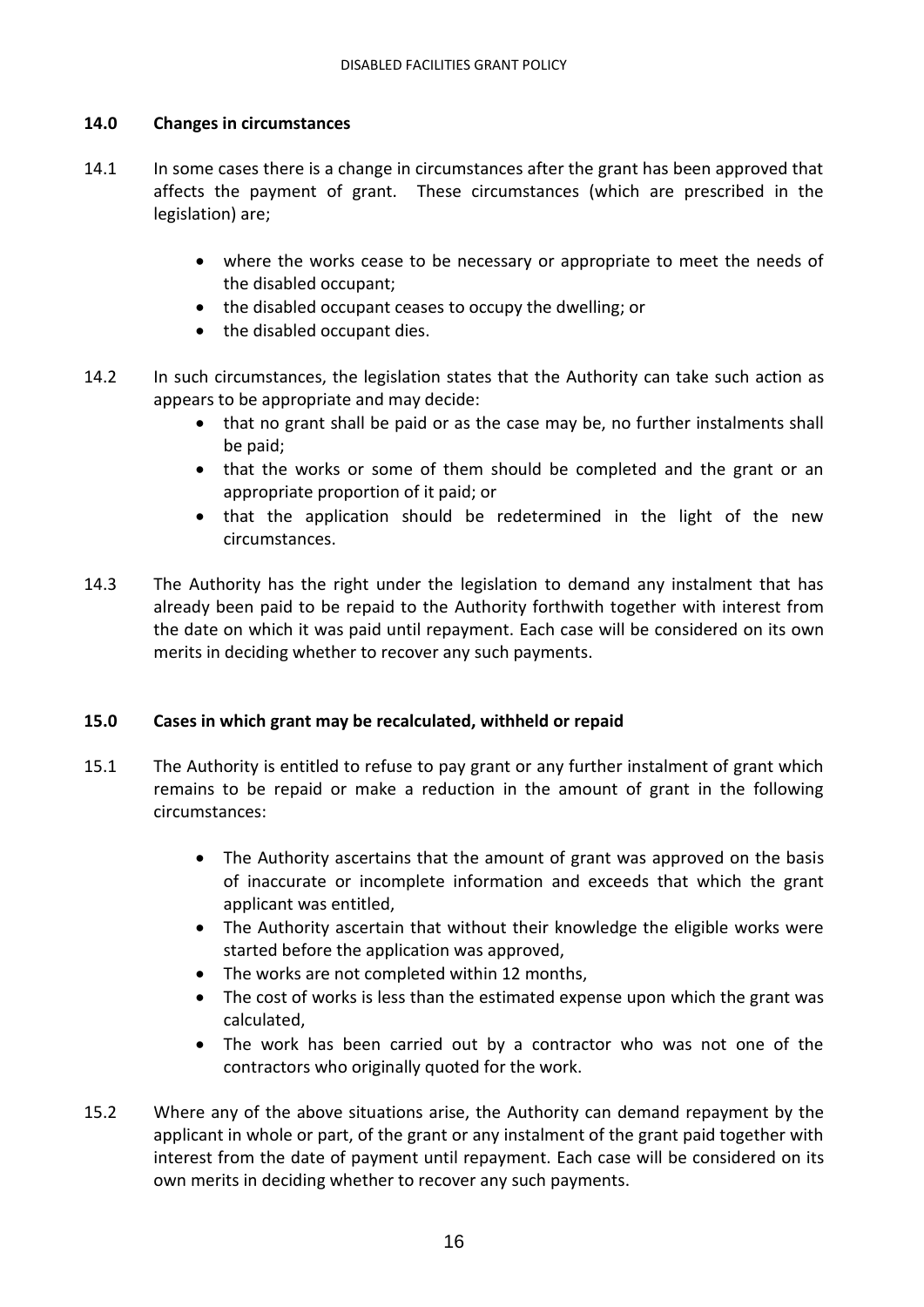#### **16.0 Repayment in case of compensation**

- 16.1 It is a condition of the grant that the applicant takes reasonable steps to pursue any relevant claim and to repay the grant so far as appropriate out of the proceeds of such a claim. A claim is:
	- (i) an insurance claim or legal claim against another person in respect of damages to the premises to which the grant relates, or
	- (ii) a legal claim for damages in which the cost of the works to premises to which the grant relates is a part of the claim, and a claim is a relevant claim to the extent that the works to make good the damage or the cost of which is claimed are works to which the grant relates.
- 16.2 In the event of a breach of this condition the applicant shall on demand pay to the Authority the amount of grant so far as relating to any such works together with compound interest from such date as may be determined, calculated at such reasonable rates as the Authority may determine.
- 16.3 The Authority may determine not to make such a demand or to demand a lesser amount. The assumption is that the amount will be demanded in full however on representations from the applicant, the Authority will consider each case on its own merits.

#### **17.0 General Provisions**

- 17.1 Where work has commenced but grant entitlement has ceased and where the Authority has decided that the works or some of them should be completed and the grant or an appropriate proportion of it paid the Authority will arrange to make good the work so that the property is safe, secure and water-tight.
- 17.2 This may not include carrying out such work as finishing internal surfaces and plumbing any new facilities (unless these are the only facilities in the property) for example. Any work over and above making the property safe, secure and water-tight would have to be paid for by the applicant or some other appropriate person.

#### **18.0 Deferring Grant Payment**

18.1 The Authority has the discretion to defer any payment of an approved grant for a period of up to twelve months from the date of grant approval. Any such decision must be set out within the grant approval notice.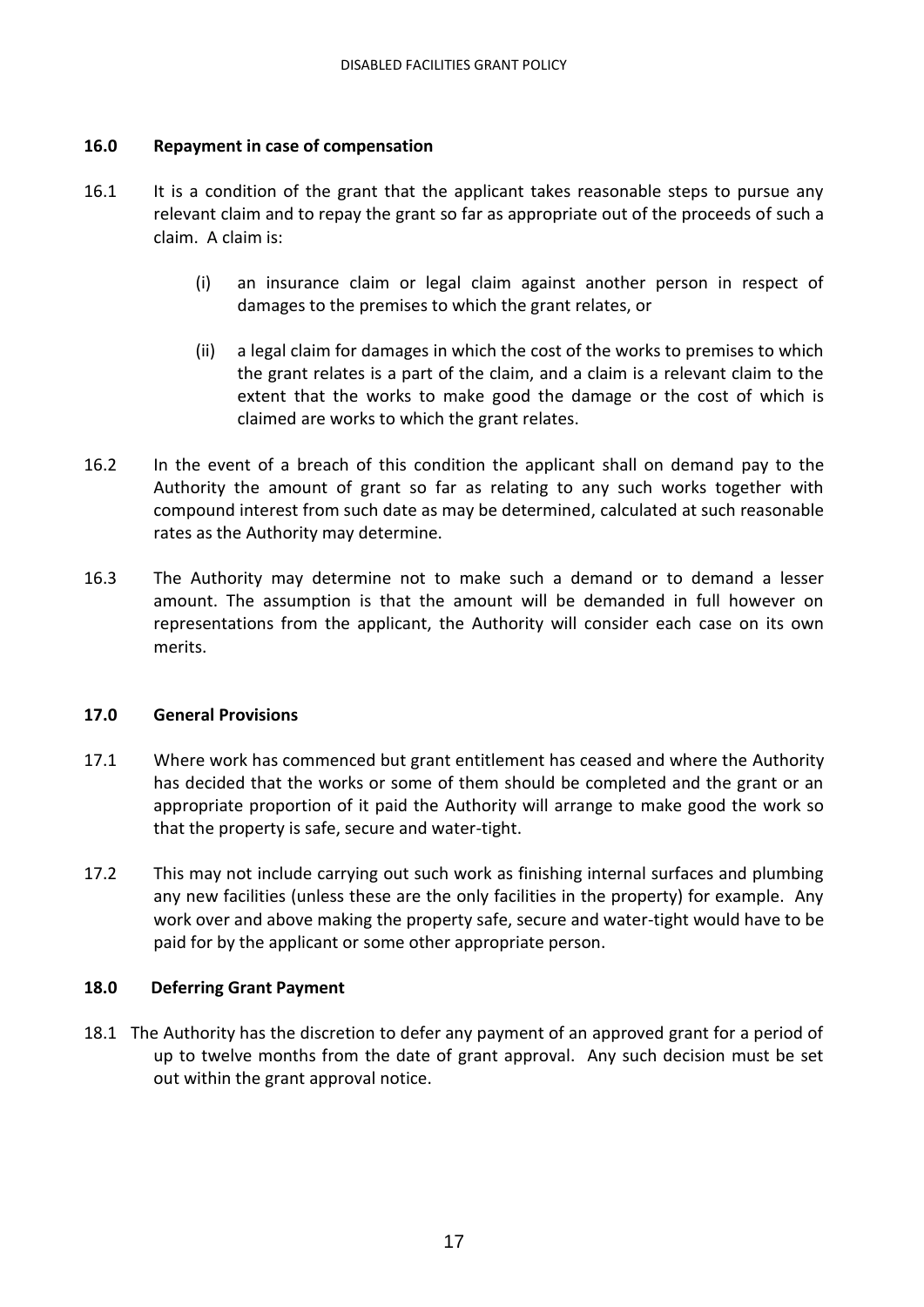## **19.0 INSTALLATION OF EQUIPMENT AND MAINTENANCE**

- 19.1 Equipment which can be installed and removed fairly easily with little or no structural modification will not be funded by either a mandatory DFG or discretionary grant. The cost of supplying such equipment will fall to Nottinghamshire County Council.
- 19.2 Typically the type of equipment that will be covered by a mandatory DFG includes (this is not an exhaustive list):
	- Stair lifts
	- Ceiling track hoists (excluding slings)
	- Through floor lifts
	- Rise and fall showering tables that are electrically powered
	- Rise and fall baths that are electrically powered
	- Wash and dry toilets
- 19.3 Where the provision of equipment is to be funded by a mandatory DFG it is usually the responsibility of the applicant to take out the necessary insurances and maintenance agreements to ensure the equipment is properly maintained. However, the Authority will include within the grant the cost of a supplier's standard maintenance/service agreement to give cover for up to 5 years. This will exclude hoist installations where cover is arranged by Nottinghamshire County Council.
- 19.4 If a grant application is made for replacement of defective/obsolete equipment it will not be approved if it can be shown that the equipment can be repaired at a reasonable cost in comparison to renewal. In such cases the costs of the repairs will fall to the householder.

## **20.0 CONTRACTUAL RELATIONSHIPS**

- 20.1 Following the referral from the Occupational Therapy Service at Nottinghamshire County Council, officers from the Authority will schedule the works that are required. The scheduled works will form the basis upon which contractors quote. As referred to above at paragraph 9.3 the grant applicant will need to obtain appropriate quotations however officers will source such quotes on behalf of the applicant if requested. The Authority reserves the right to recover their costs for this and associated services i.e. scheme design, producing plans and specification, release of interim payments, assistance with the completion of application forms etc.
- 20.2 Whilst work is being undertaken officers will wherever possible visit the property to ensure that the work is being undertaken as per specification and when the work is completed, the officer will carry out a final inspection to ensure it has been completed satisfactorily (see paragraph 12.3 above).
- 20.3 Grant applicants must be aware however that the Authority is in no way responsible for the work of the contractor and that there are no contractual obligations between the contractor and the Authority. The purpose of the final inspection is simply to confirm